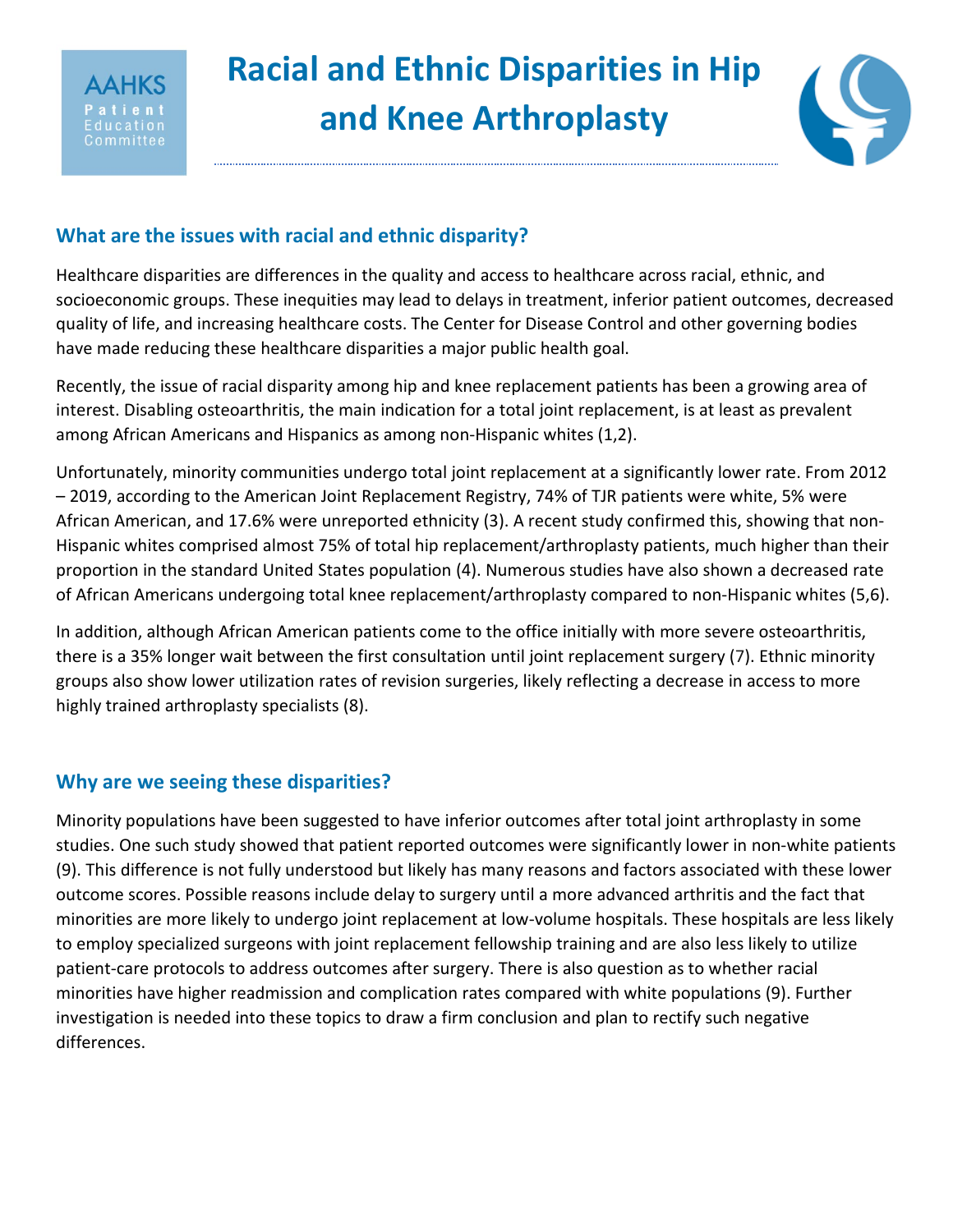



There are several factors that contribute to these disparities in utilization and outcomes.

- A general lack of trust in the healthcare system plays a large role.
- The commonly cited Tuskegee Experiment, where African Americans were deprived of treatment to study the long-term effects of syphilis, along with other historical events, contribute to feelings of uncertainly and mistrust.
- Underrepresented communities also have limited access to quality healthcare due to insurance constraints.
- Fewer orthopedic surgeons in minority communities as well as socioeconomic and geographic factors.

Among potential candidates for joint replacement, African American patients have significantly lower expectations for surgical outcomes when compared to white patients (10).

African Americans, however, have been shown to be more willing to undergo joint replacement with enhanced education of the surgical procedure and expected outcomes. These factors underscore the need for a physician workforce that reflects the community and communicates effectively to foster a trustworthy patient-physician relationship.

## **How do we fix this problem?**

To eliminate these disparities, we need to continue to better understand contributing factors. Fortunately, research into this area has grown over the last 10 years. Increasing public and physician awareness of racial and ethnic disparities, expanding health insurance coverage, training physicians to practice in medically underserved communities, and increasing the knowledge base on causes and treatments to reduce disparities will be key to overcoming these issues.

Efforts are being made to reach these goals. The American Association of Hip and Knee Surgeons (AAHKS) will continue to educate surgeons and patients about the role of joint replacement. The organization recently formed a Diversity Advisory Board (DAB) to focus on increasing the understanding of these complex issues and help provide solutions. Educating surgeons to be better prepared to meet the needs of their patients will be integral in addressing racial and ethnic disparities. Funding research to further investigate healthcare disparities among the joint replacement community will benefit all parties to further individualize care for each patient to improve outcomes.

### References

- 1. Allen KD, Helmick CG, Schwartz TA, DeVellis RF, Renner JB, Jordan JM. Racial differences in self-reported pain and function among individuals with radiographic hip and knee osteoarthritis: The Johnston County osteoarthritis project. Osteoarthritis Cartilage. 2009; 17(9):1132–1136.
- 2. Burns R, Graney MJ, Lummus AC, Nichols LO, Martindale-Adams J. Differences of self-reported osteoarthritis disability and race. JAMA. 2007; 99(9):1046–1051.